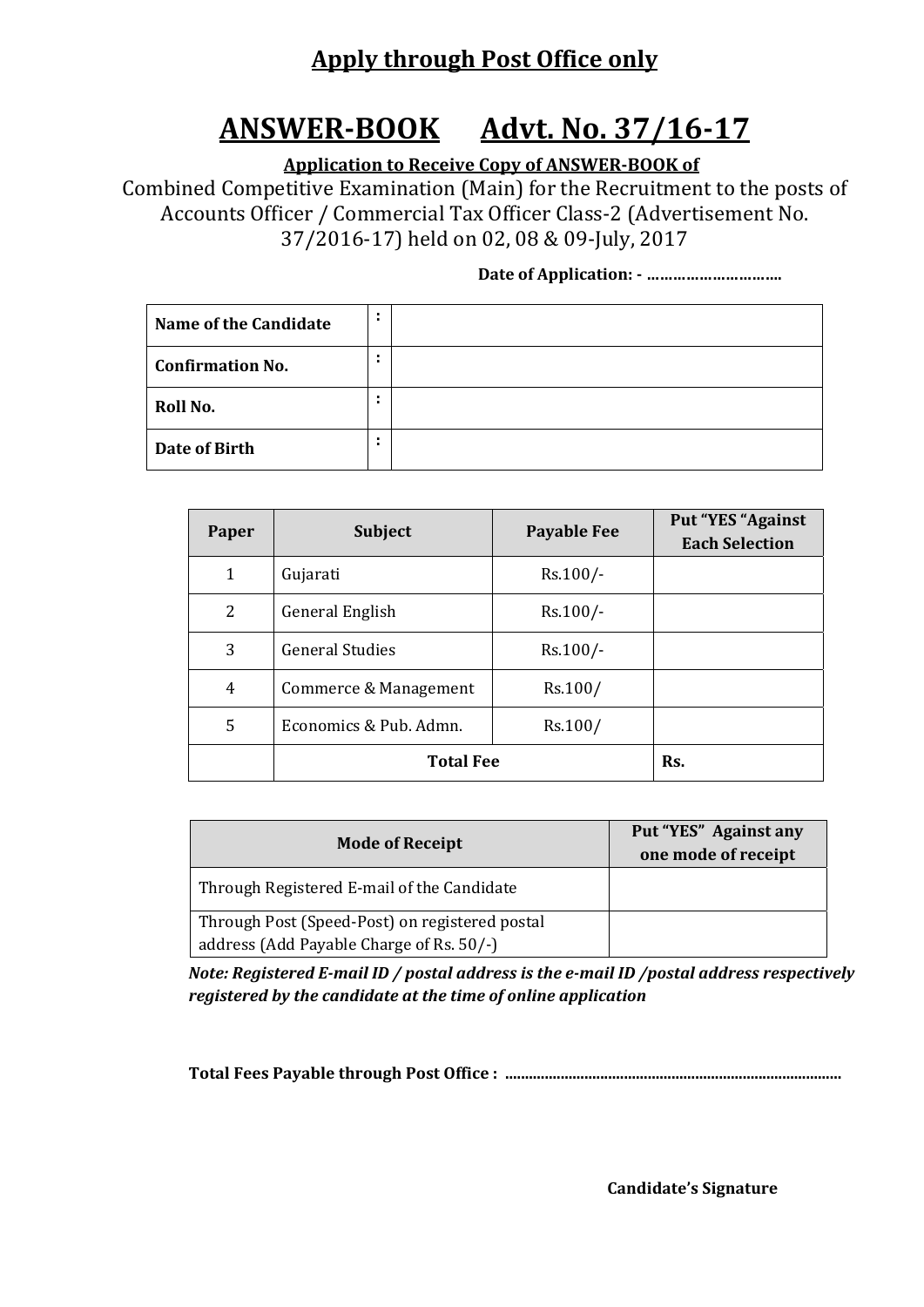# **Mark Sheet Advt. No. 37/16‐17**

 **Application to Receive Mark Sheet of**

Combined Competitive Examination (Main) for the Recruitment to the posts of Accounts Officer / Commercial Tax Officer Class-2 (Advertisement No. 37/2016-17) held on 02, 08 & 09-July, 2017

#### **Date of Application: ‐ ………………………….**

| Name of the Candidate   | ٠      |  |
|-------------------------|--------|--|
| <b>Confirmation No.</b> | ٠<br>٠ |  |
| Roll No.                | ٠      |  |
| Date of Birth           | ٠<br>٠ |  |

| Paper | <b>Subject</b>   | <b>Payable Fee</b> | <b>Put "YES" Against</b><br>Selection |
|-------|------------------|--------------------|---------------------------------------|
|       | Gujarati         | $Rs. 50/-$         |                                       |
|       | <b>Total Fee</b> | $Rs. 50/-$         |                                       |

| <b>Mode of Receipt</b>                    |  |  |  |
|-------------------------------------------|--|--|--|
| Through Post on registered postal address |  |  |  |

*Note: Registered postal address is the postal address registered by the candidate at the time of online application*

**Candidate's Signature**

**‐‐‐‐‐‐‐‐‐‐‐‐‐‐‐‐‐‐‐‐‐‐‐‐‐‐‐‐‐‐‐‐‐‐‐‐‐‐‐‐‐‐‐For Office use only‐‐‐‐‐‐‐‐‐‐‐‐‐‐‐‐‐‐‐‐‐‐‐‐‐‐‐‐‐‐‐‐‐‐‐‐** 

| <b>Total Fees Payable</b>    | $Rs. 50/-$ |                               |
|------------------------------|------------|-------------------------------|
| <b>Total Fees Received</b>   | $Rs. 50/-$ |                               |
| Receipt No.                  |            |                               |
| <b>Receipt Date</b>          |            | <b>Stamp and Signature by</b> |
| <b>Email / Dispatch Date</b> |            | <b>Cashier</b>                |
| Dispatch No.                 |            |                               |